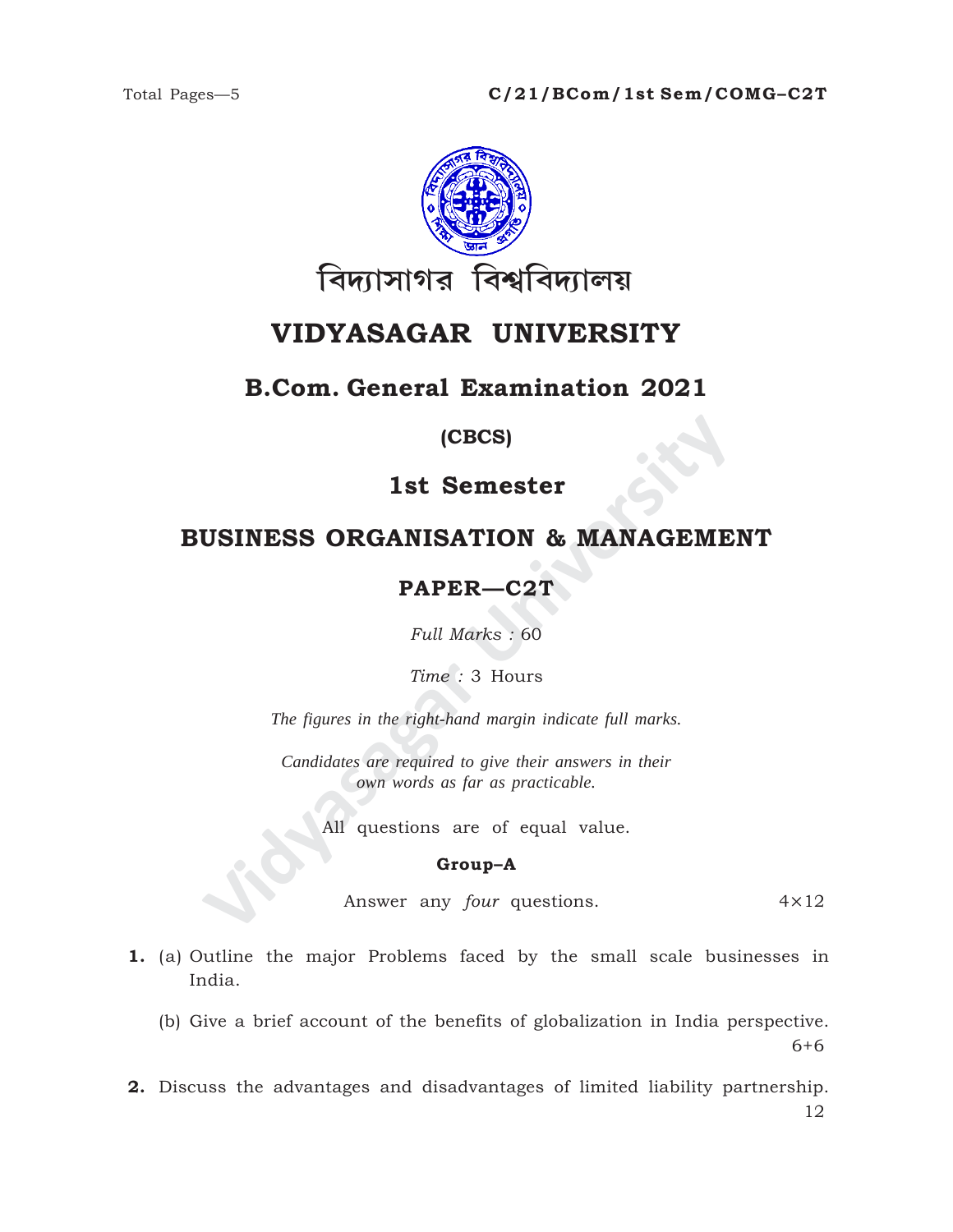- **3.** Write notes on : 3×4
	- (i) E-Commerce
	- (ii) Skill development.
	- (iii) Partnership at will.
- **4.** How would you distinguish between a Public Limited Company and a Private Limited Company ?

2

- **5.** What are the qualities or traits that should be possessed by a leader?
- **6.** Compare the theories of Maslow and Herzberg.
- **Example 19 Supplemptually**<br>
2 are the qualities or traits that should be possessed by<br>
pare the theories of Maslow and Herzberg.<br>
1 are the barriers in communication ? How can these b<br>
wed ?<br> **Suppersity**<br> **Supper Supper 7.** What are the barriers in communication ? How can these barriers be removed ? 6+6
- **8.** (a) Distinguish between delegation and decentralisation of authority.
	- (b) Mention the advantages of joint stock company. 6+6

#### **Group–B**

Answer any *six* questions. 6×2

- **9.** Define 'Partnership'.
- **10.** What do you mean by outsourcing ?
- **11.** What do you mean by service sector ?
- **12.** What do you mean by co-operative society ?
- **13.** What are the different steps in decision making ?

C/21/BCom/1st Sem/COMG–C2T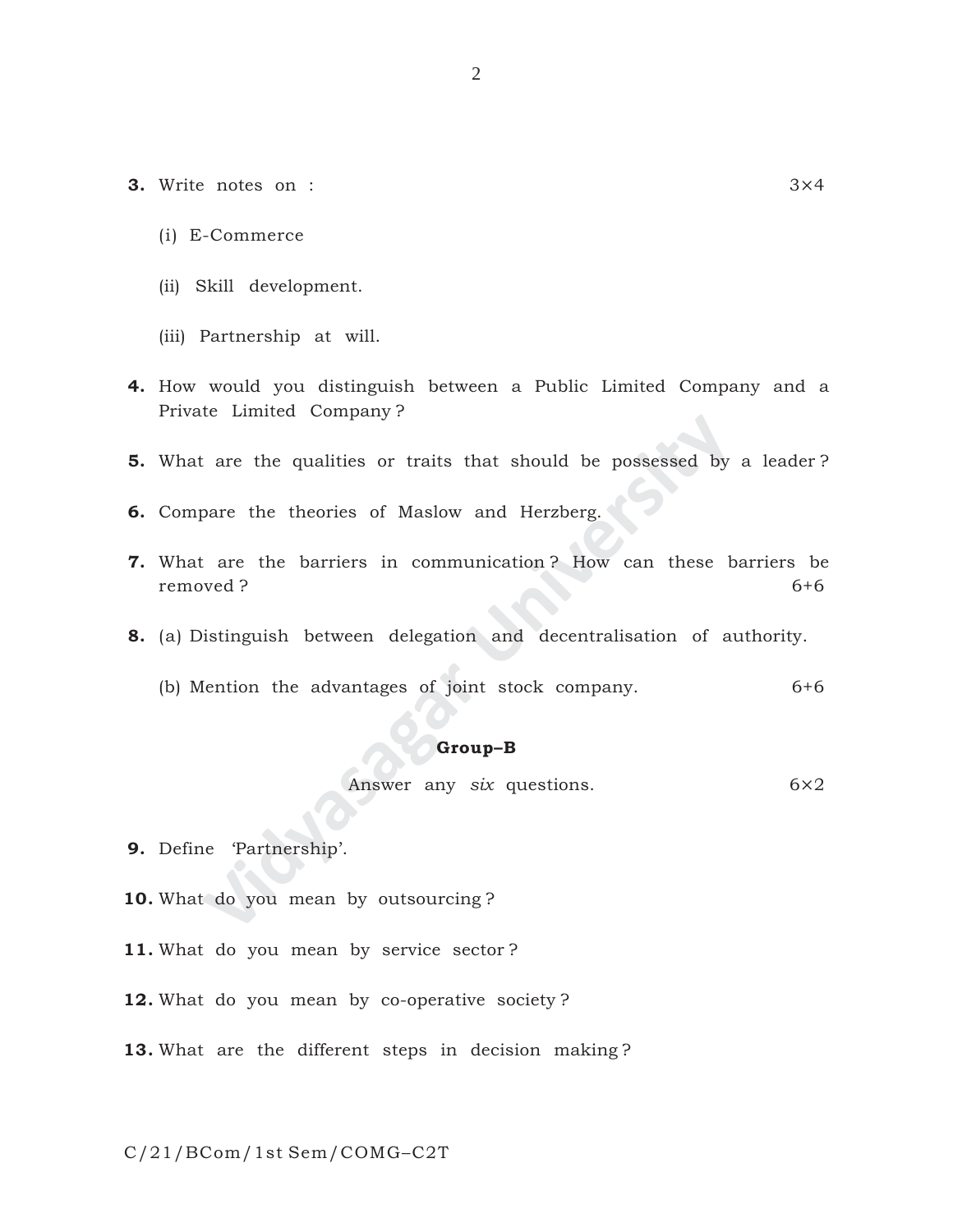- 14. State the different steps in control.
- 15. What do you mean by small scale business?
- 16. What do you mean by planning?
- 17. Give the definition of leadership.
- 18. What is formal communication?

বঙ্গানুবাদ<br>দক্ষিণ প্রান্তস্থ সংখ্যাণ্ডলি প্রশ্নমান নি

পরীক্ষার্থীদের যথাসম্ভব নিজের ভাষায় উত্তর দেওয়া প্রয়োজন।

#### বিভাগ-ক

যেকোনো *চারটি* প্রশ্নের উত্তর দাও।  $8 \times 22$ 

- ১। (ক) ভারতবর্ষে ক্ষুদ্র কারবারী প্রতিষ্ঠানগুলির ক্ষেত্রে প্রধান সমস্যাগুলি সংক্ষেপে বিবৃত কর।
	- (খ) ভারতের প্রেক্ষাপটে বিশ্বায়নের সুবিধাগুলির একটি সংক্ষিপ্ত বর্ণনা দাও। ৬+৬
- ২। সীমিত দায় বিশিষ্ট অংশীদারী কারবারের সুবিধা ও অসুবিধাগুলি আলোচনা কর।
- ৩। টীকা লেখ ঃ
	- (i) E-Commerce
	- (ii) Skill development.
	- (iii) Partnership at will.

C/21/BCom/1st Sem/COMG-C2T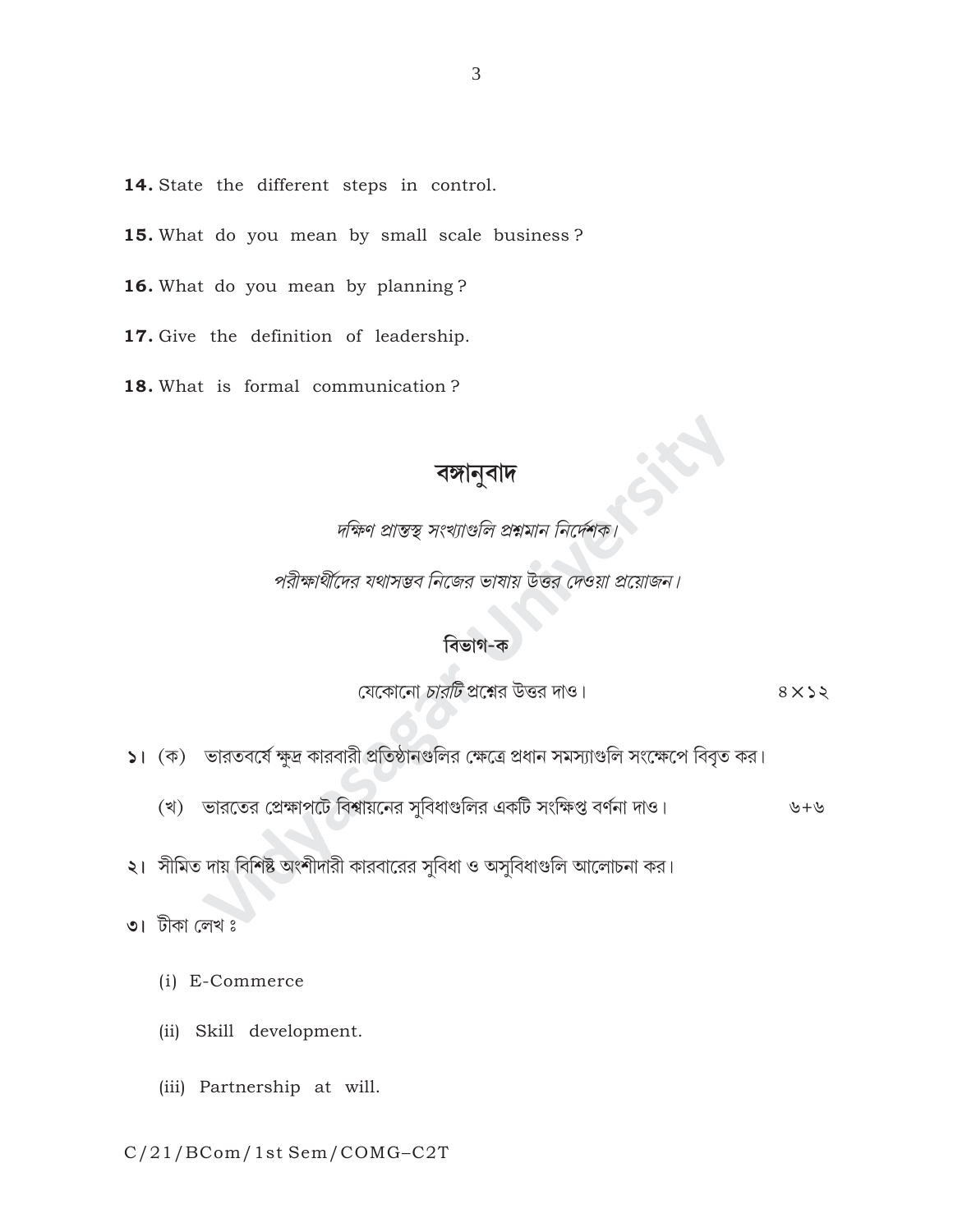# যেকোনো *ছয়টি* প্রশ্নের উত্তর দাও।

বিভাগ-খ

৯। অংশীদারীর সংজ্ঞা দাও।

- ১০। 'Outsourcing' কাহাকে বলে?
- ১১। পরিসেবা ক্ষেত্র বলিতে কি বোঝ?
- ১২। সমবায় সমিতি বলিতে কী বোঝ?
- ১৩। সিদ্ধান্ত গ্রহণের বিভিন্ন ধাপগুলি আলোচনা কর।
- ১৪। নিয়ন্ত্রণের বিভিন্ন ধাপগুলি উল্লেখ কর।
- ১৫। ক্ষুদ্র আকারের ব্যবসা বলিতে কী বোঝ?

৬ $\times$ ২

৬+৬

- ৭। জাতকরণের ক্ষেত্রে বাধাগুলি কী কী? কিভাবে সেই বাধাগুলি দুরীভূত করা যাবে?
- ৬। হাজবার্গের এবং মাস্লোর তত্ত্বের তুলনামূলক আলোচনা কর।

৮। (ক) বিকেন্দ্রীকরণ এবং ভারার্পনের মধ্যে পার্থক্য নিরূপণ কর।

(খ) যৌথ মূলধনী কারবারের সুবিধা উল্লেখ কর।

- ৫। একজন নেতার কী কী গুণ থাকা প্রয়োজন?
- 8। ঘরোয়া কোম্পানী ও সার্বজনীন কোম্পানীর মধ্যে পার্থক্য নির্দেশ কর।